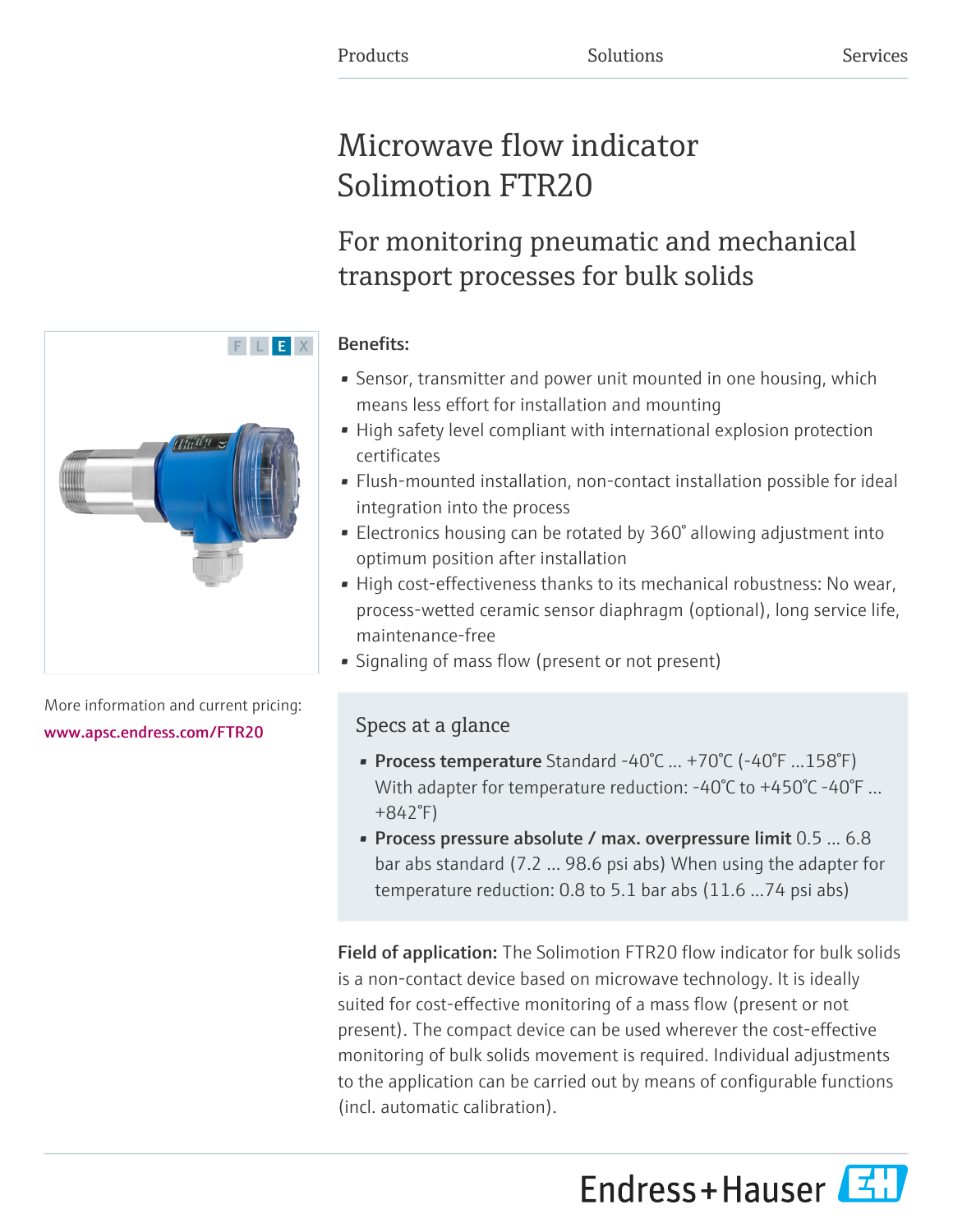## Features and specifications

Point Level / Solids Measuring principle

Microwave barrier

#### Characteristic / Application

Flow indicator for bulk solids Non-contact motion detection (movement / no movement) of pneumatically or mechanically conveyed bulk solids of all kinds, also in potentially explosive atmospheres (dust Ex)

Detection of changes in the mass flow of bulk solids via the optional 4 - 20 mA current output

#### Ambient temperature

 $-40^{\circ}$ C  $... + 70^{\circ}$ C (-40°F...158°F)

#### Process temperature

Standard  $-40^{\circ}$ C  $... + 70^{\circ}$ C (-40°F ...158°F) With adapter for temperature reduction: -40°C to +450°C -40°F ...+842°F)

#### Process pressure absolute / max. overpressure limit

0.5 ... 6.8 bar abs standard (7.2 ... 98.6 psi abs) When using the adapter for temperature reduction: 0.8 to 5.1 bar abs (11.6 ...74 psi abs)

#### Main wetted parts

316Ti/1.4571 Sensor diaphragm: PTFE or ceramic